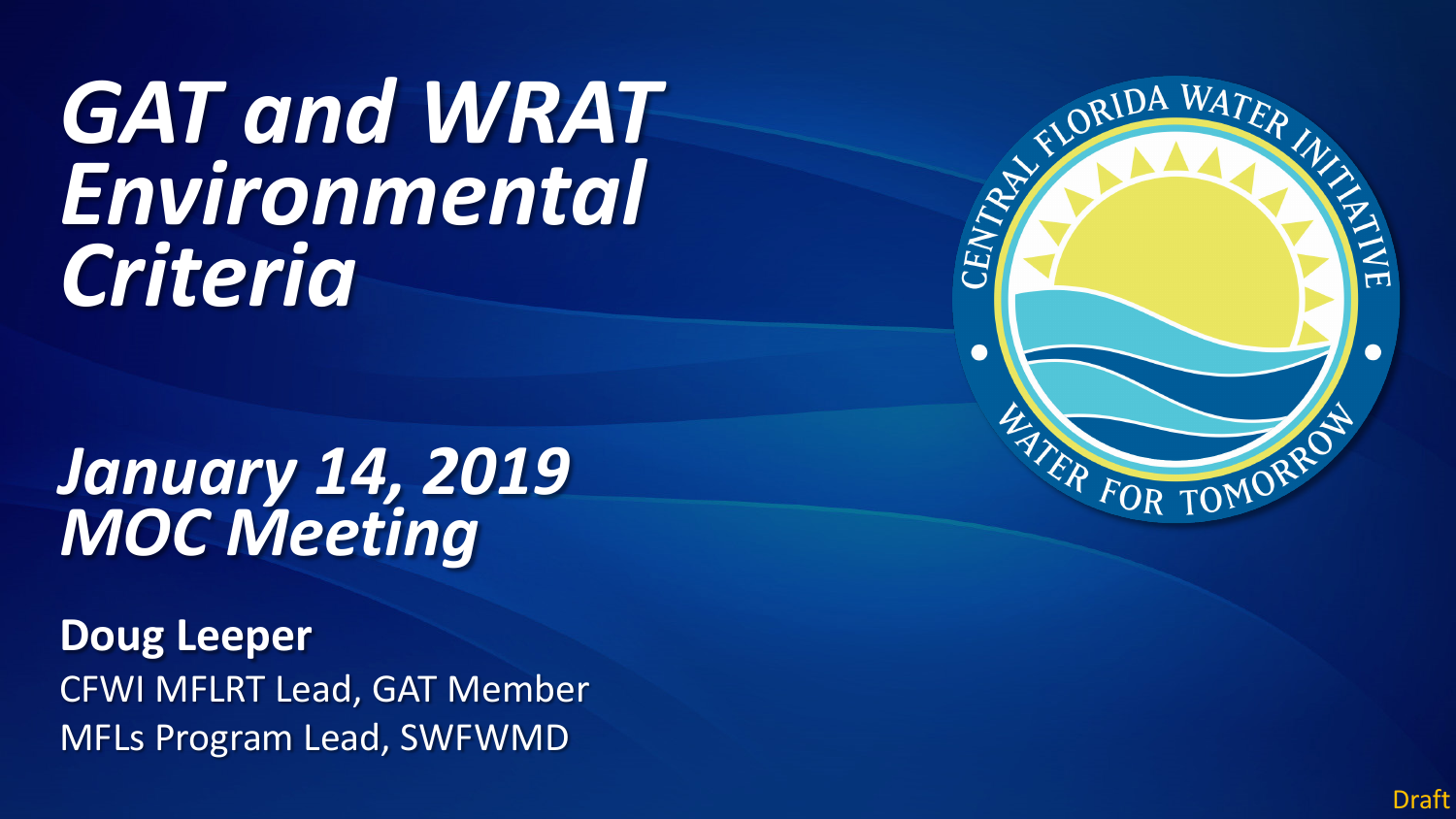# **Environmental Criteria**

• To be used with the ECFTX model to identify environmental impact limits supporting development of planning-level estimates of groundwater availability in the CFWI Planning Area

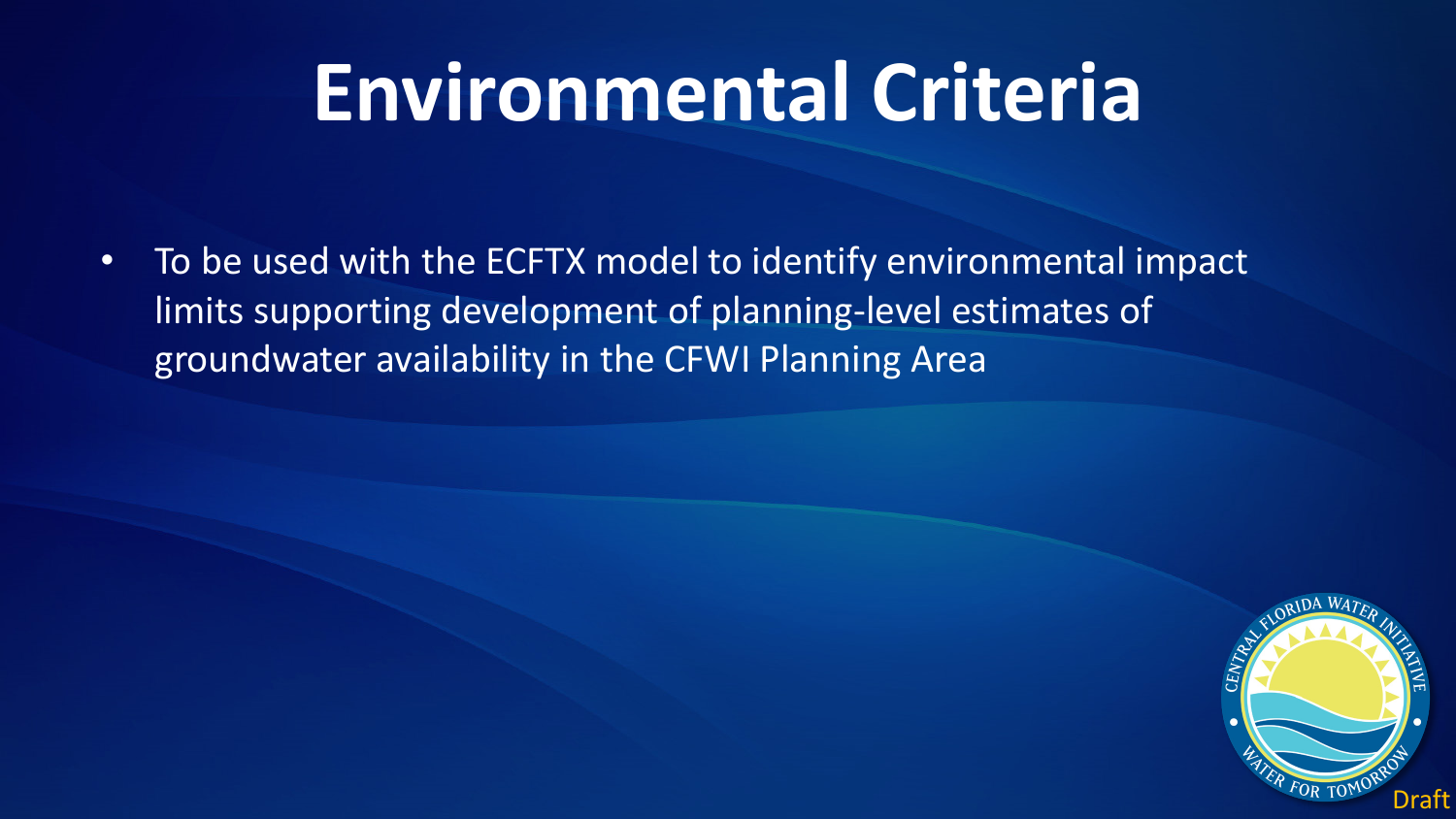## **2020 RWSP GAT and WRAT Recommended Environmental Criteria Options**

## **MFL and MFL-Related Criteria**

- Adopted MFLs for 29 lakes/wetlands, 6 springs and 1 river segment within the CFWI Planning Area
- Adopted Saltwater Intrusion Minimum Aquifer Level for the Most Impacted Area of the SWUCA
- Target regulatory groundwater level below Lake Wales Ridge Lakes established for SWUCA recovery
- Target regulatory groundwater level below the upper Peace River established for SWUCA recovery
- As available, proposed MFLs for 6 lakes, 2 river segments and 6 springs.

### **Non-MFL Lakes/Wetlands Criteria**

• Isolated ridge and plains stressed wetland acreage changes

### **Non-MFL Spring Criterion**

• 1 spring within the CFWI area without adopted MFLs

### **Wellfield Water Quality Criteria**

• Upward migration of poorer quality water at selected wellfields/areas  $\frac{W_{\ell R_{FOR}}}{\text{D}(\text{D}(\text{D}))}$ 

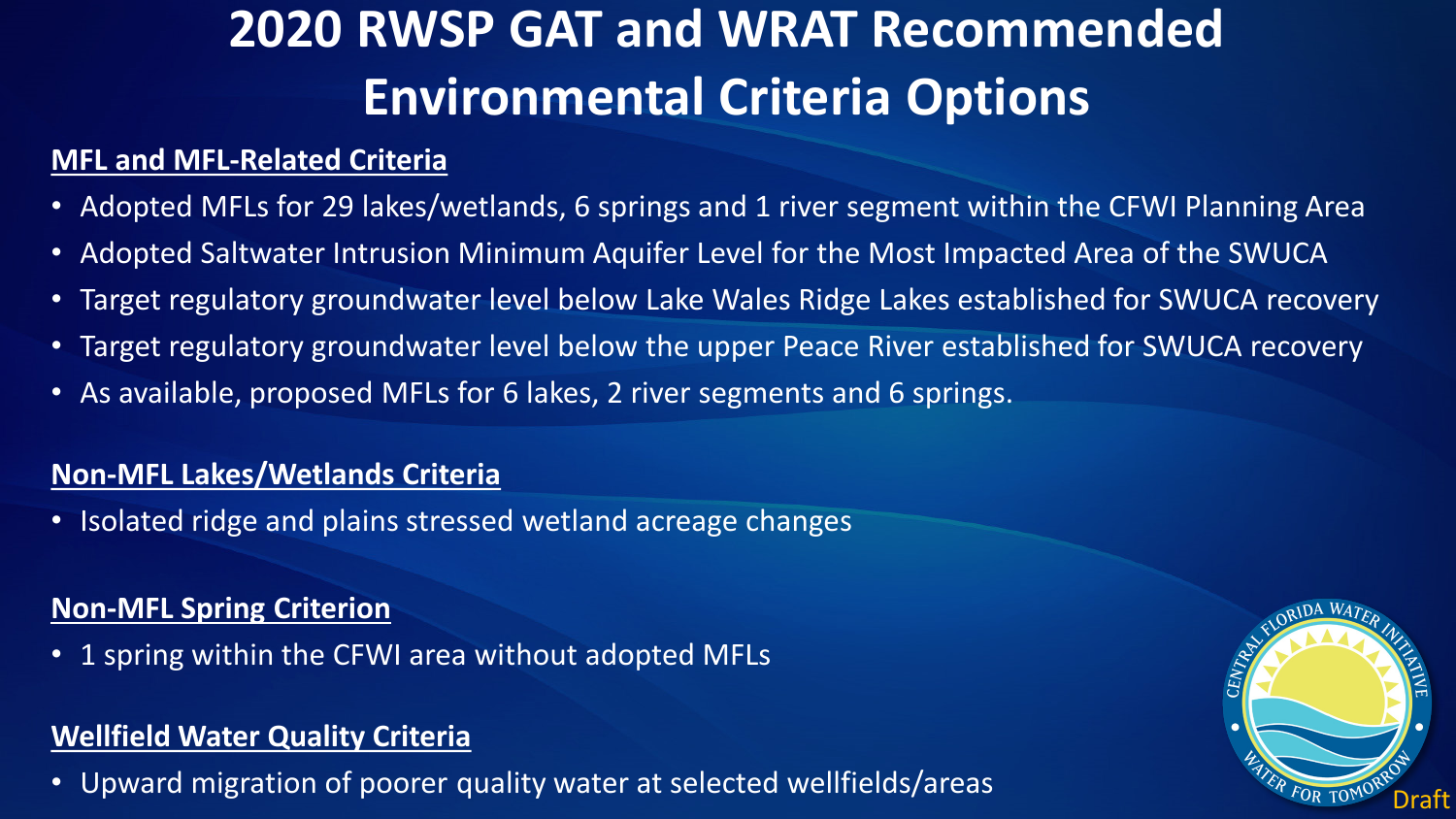## **Notes Regarding "As Available" Environmental Criteria**

- Environmental criteria associated with proposed MFLs that are identified "as available" are currently prioritized for development (i.e., for MFLs adoption) in 2019 or 2020
- None are currently available and are not expected to be available by April 2019, when the GAT anticipates determining groundwater availability estimates for use in the 2020 CFWI Regional Water Supply Plan
- As these environmental criteria become available, they will be presented to the GAT for consideration regarding their use in the 2020 CFWI regional water supply planning effort

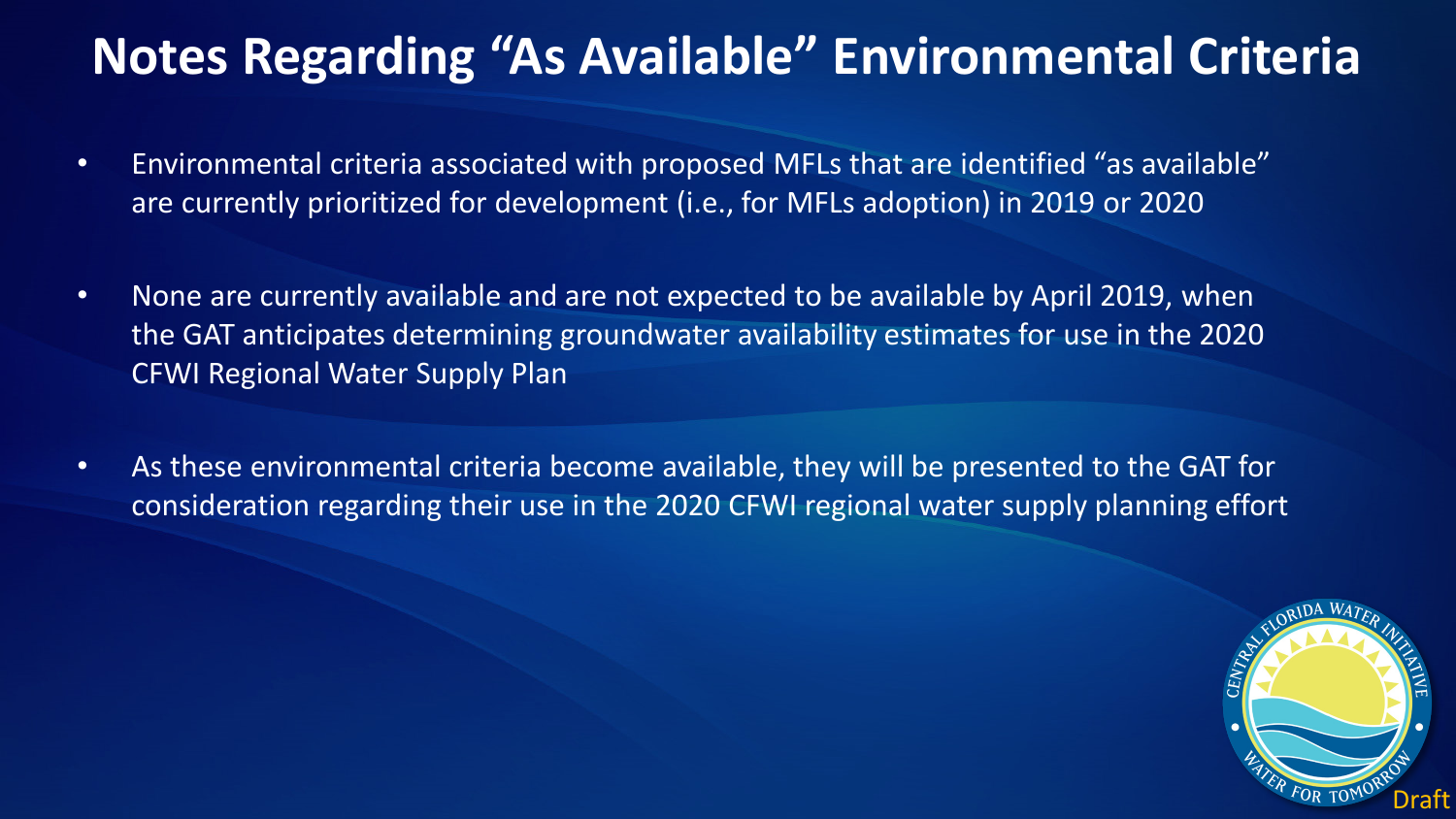# **Recommendation**

• Accept GAT and WRAT recommended options for environmental criteria

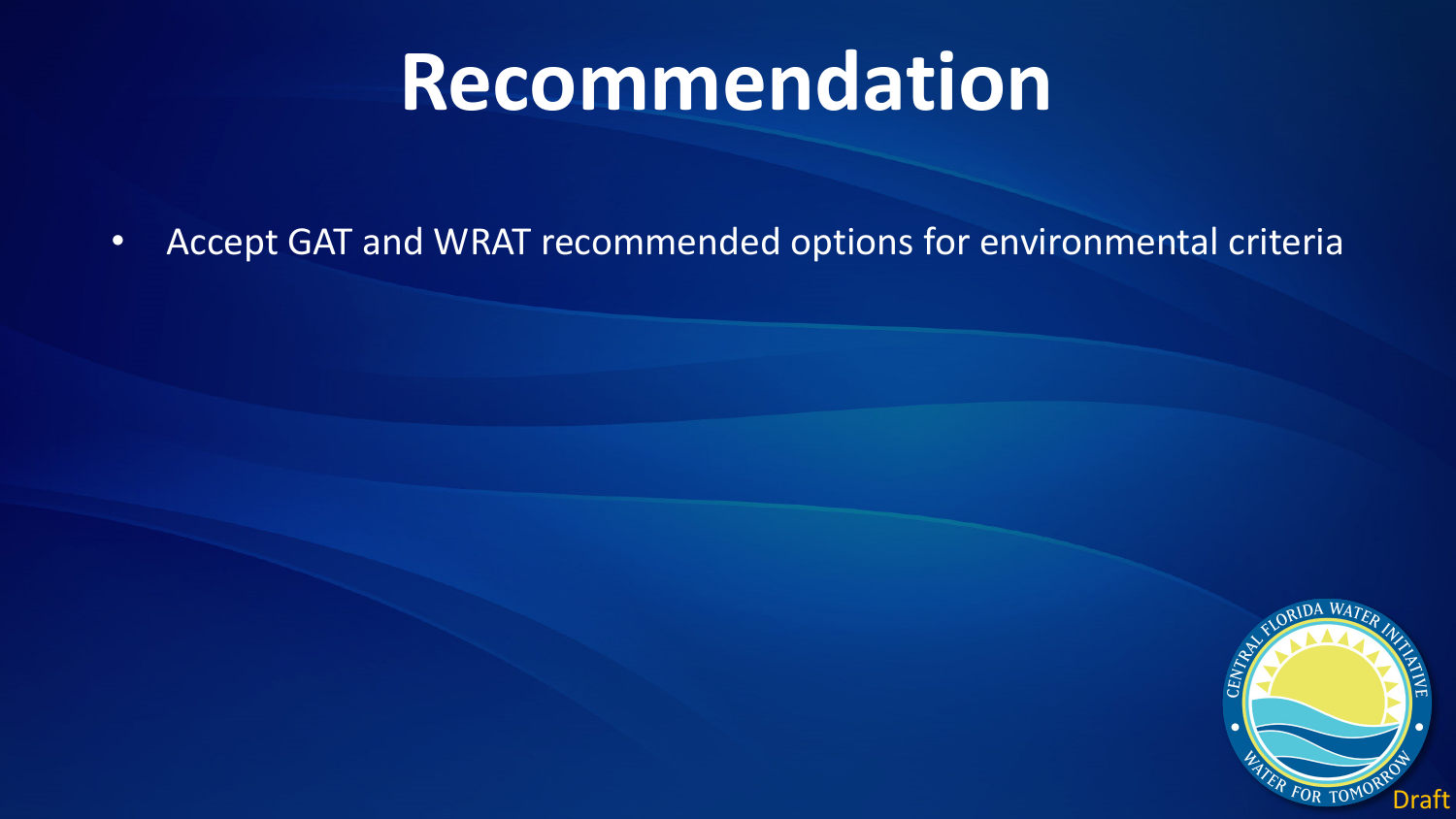# **EXTRA SLIDE**